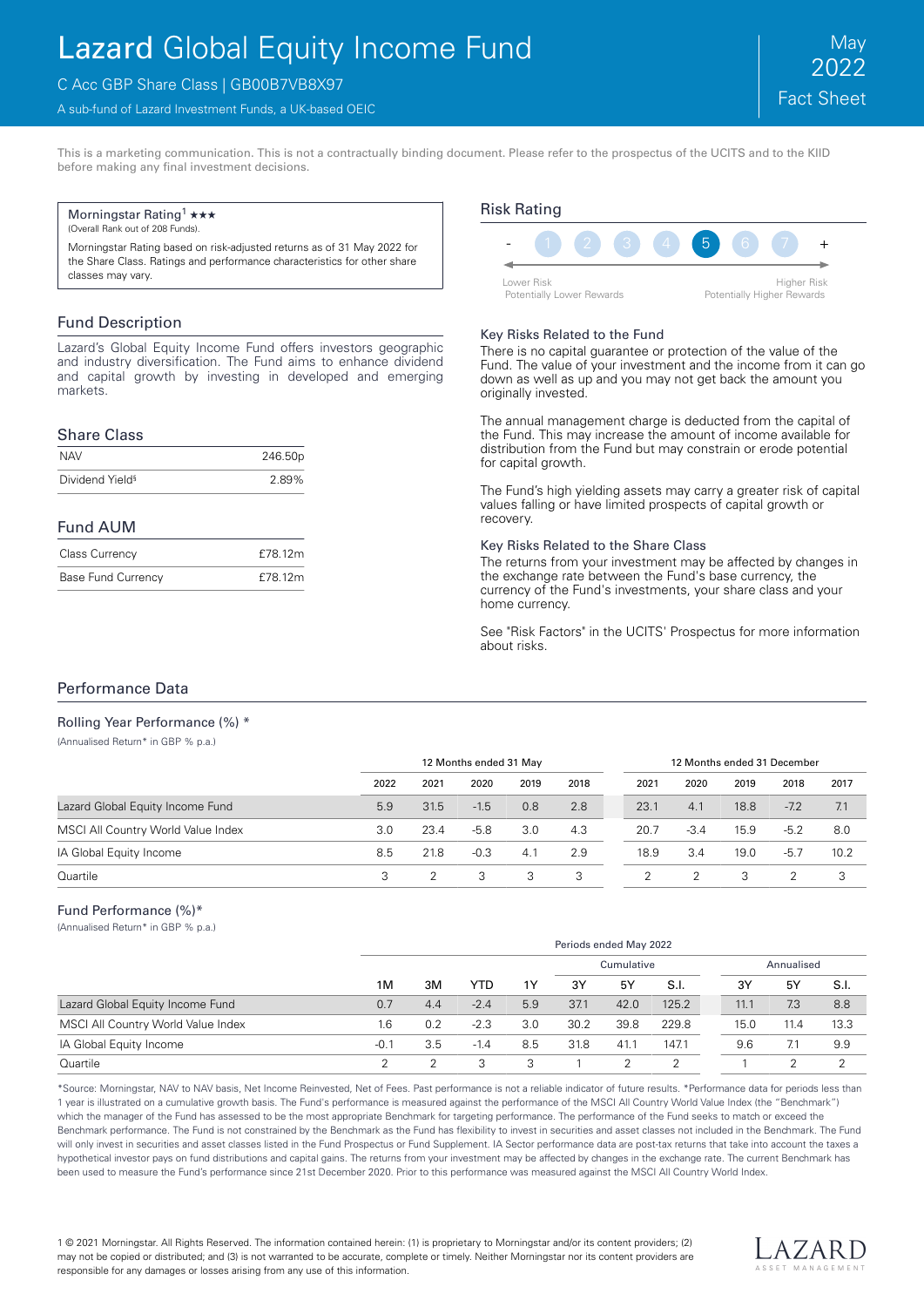# 80 100 120 140 160 180 May-17 May-18 May-19 May-20 May-21 May-22

Lazard Global Equity MSCI All Country World IA Global Equity  $\sim$ Income Fund (41.99%) Value Index (71.80%) Income (41.15%) Source: Morningstar, Cumulative Growth, NAV to NAV Price, Net of fees, Net Income Reinvested to 31 May 2022 in GBP.

# Market Cap Breakdown

£100 Invested Over Five Years



# Regional Breakdown

|                           | Fund (%) | Index | Relative<br>Weight |
|---------------------------|----------|-------|--------------------|
| North America             | 59.0     | 65.2  | $-6.2$             |
| <b>Continental Europe</b> | 20.3     | 10.9  | 9.4                |
| Emerging Asia             | 6.8      | 8.0   | $-1.2$             |
| United Kingdom            | 5.5      | 4.8   | 0.7                |
| Japan                     | 3.5      | 5.4   | $-1.9$             |
| Asia ex Japan             | 2.7      | 3.1   | $-0.4$             |
| Emerging Latin America    | 1.3      | 1.0   | 0.3                |
| <b>Emerging Europe</b>    | 0.0      | 0.2   | $-0.2$             |
| Emerging Africa           | 0.0      | 0.4   | $-0.4$             |
| Other                     | 0.0      | 0.9   | $-0.9$             |
| Cash                      | 1.0      | 0.0   | 1.0                |

# Technical Statistics<sup>®</sup>

|                         | Fund    | Index |
|-------------------------|---------|-------|
| Alpha (% p.a.)          | $-3.81$ | -     |
| Beta                    | 1.04    | -     |
| Information Ratio       | $-0.57$ |       |
| Sharpe Ratio            | 0.72    | 1.05  |
| Tracking Error (% p.a.) | 6.84    | -     |
| Volatility              | 16.10   | 13.96 |

‡Source: Morningstar. Technical statistics calculated three years to 31 May 2022. For the calculation of Sharpe ratio, the 3-month Libor rate has been used as the reference interest rate.

# Top 10 Holdings

| Stock                         | Country              | Fund $(\%)$ |
|-------------------------------|----------------------|-------------|
| <b>BFF Bank</b>               | Italy                | 4.0         |
| Johnson & Johnson             | <b>United States</b> | 3.8         |
| Wells Fargo                   | United States        | 2.7         |
| Bank of America               | United States        | 2.6         |
| Pioneer Natural Resources     | United States        | 2.3         |
| Merck                         | <b>United States</b> | 2.2         |
| <b>TSMC</b>                   | Taiwan               | 2.2         |
| Analog Devices                | United States        | 2.1         |
| Coca-Cola                     | United States        | 2.1         |
| <b>PNC Financial Services</b> | United States        | 2.1         |
| Total                         |                      | 26.1        |
| <b>Number of Securities</b>   |                      | 69          |

# Sector Breakdown

|                         | Fund (%) | Index | Relative<br>Weight |
|-------------------------|----------|-------|--------------------|
| <b>Financials</b>       | 22.7     | 21.9  | 0.8                |
| Health Care             | 16.2     | 14.0  | 2.2                |
| Industrials             | 13.3     | 10.1  | 3.2                |
| <b>Consumer Staples</b> | 11.2     | 8.7   | 2.5                |
| Information Technology  | 10.9     | 9.1   | 1.8                |
| <b>Materials</b>        | 6.6      | 6.6   | 0.0                |
| <b>Utilities</b>        | 4.1      | 5.4   | $-1.3$             |
| Energy                  | 4.0      | 8.2   | $-4.2$             |
| Consumer Discretionary  | 3.6      | 7.4   | $-3.8$             |
| Other                   | 6.4      | 8.7   | $-2.3$             |
| Cash                    | 1.0      | 0.0   | 1.0                |

# Characteristics - Equity

|                                    | Fund | Index |
|------------------------------------|------|-------|
| Active Share                       | 87.3 | 0.0   |
| ROE (%)                            | 16.6 | 14.0  |
| P/E Ratio - Trailing 12 months (%) | 14.6 | 13.6  |
| P/E Ratio - Next 12 months (%)     | 13.3 | 121   |
| EPS Growth - Next 12 months (%)    | 6.4  | 8.7   |
| Dividend Yield (%)                 | 32   | 3.1   |
| Price to Book Value Ratio          | 24   | 1.9   |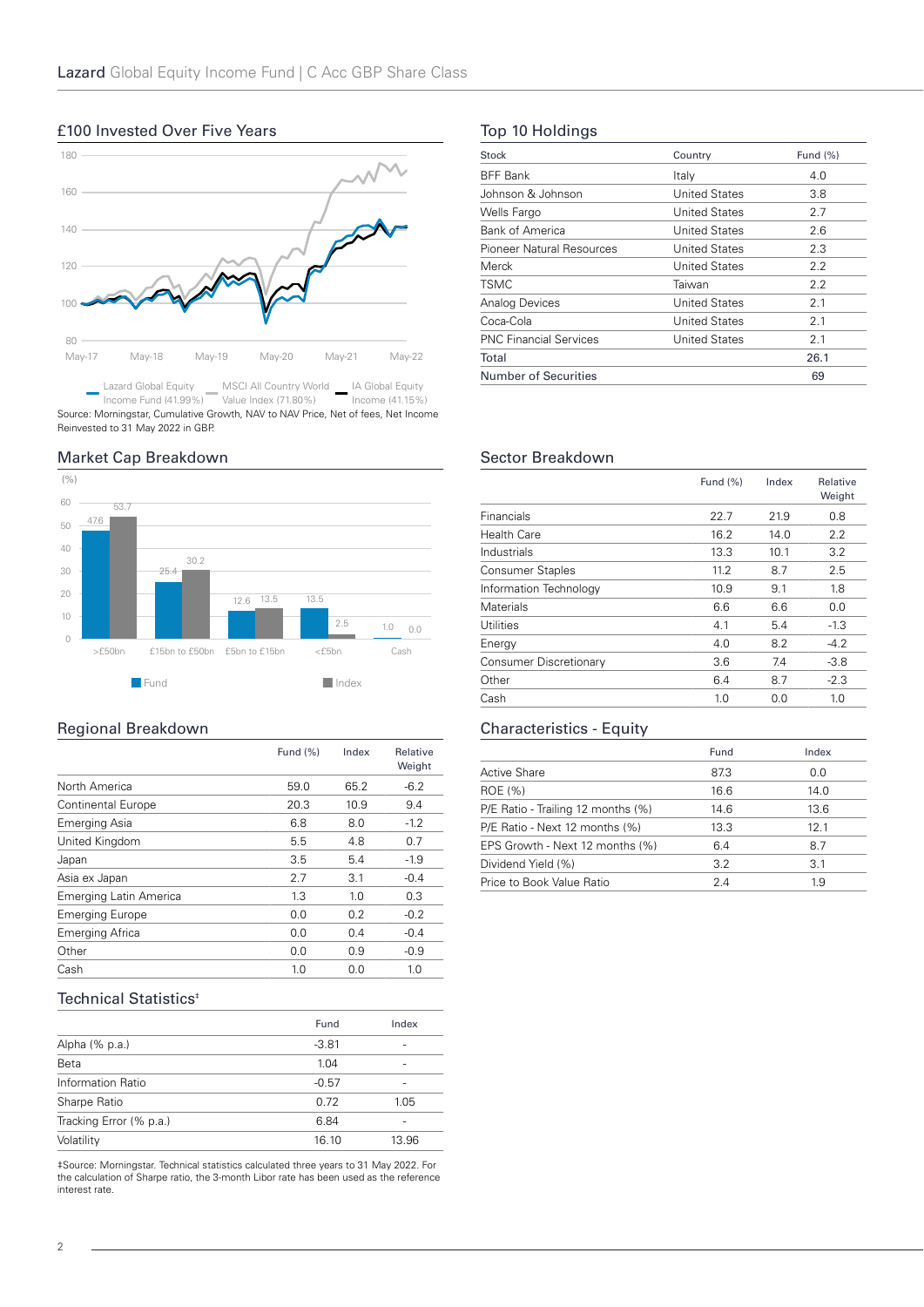# Fund Information

| Fund Objective <sup>+</sup> | The objective of the Sub-Fund is to<br>outperform the MSCI All Country World<br>Index, while generating income, over at<br>least 5 years. |
|-----------------------------|-------------------------------------------------------------------------------------------------------------------------------------------|
| Asset Class                 | Global Equity                                                                                                                             |
| <b>Benchmark</b>            | MSCI All Country World Value Index                                                                                                        |
| <b>IA Sector</b>            | IA Global Equity Income                                                                                                                   |
| Management Company          | Lazard Fund Managers Ltd                                                                                                                  |
| <b>Fund Managers</b>        | Jimmie Bork, Nicolas Sordoni & team                                                                                                       |
| Fund Launch Date            | 29/10/2007                                                                                                                                |
| Share Class Launch Date     | 01/11/2012                                                                                                                                |
| <b>Base Fund Currency</b>   | GBP                                                                                                                                       |
| <b>Class Currency</b>       | GBP                                                                                                                                       |
| Type                        | Accumulation                                                                                                                              |

†There is no assurance that the Lazard Global Equity Income Fund (Onshore)'s objectives or performance targets will be achieved.

#### Fees

| Annual Management Fee     | 0.75%       |
|---------------------------|-------------|
| Ongoing charges           | $0.82\%$    |
| Max Subscription Fee      | $0.00\%$    |
| Max Redemption Fee        | $2.00\%$    |
| Minimum Investment Amount | 500 000 GBP |
| Swing Pricing             | Applicable  |

## Glossary

Active Share measured as a percentage, active share is the degree of deviation in holdings between a portfolio and its benchmark. Active share of a portfolio is calculated as half the sum of the absolute active weights of all securities in a portfolio and its benchmark. For portfolios without shorts, the statistic ranges from 0% (index tracker) to 100% (no overlap with index). The higher the number, the more "active" the manager is.

Alpha represents the return of a portfolio that is attributable to the manager's investment decisions.

Beta measures a fund's sensitivity to movements in the overall market.

EPS represents the fiscal period earnings per share (EPS) for the period.

Information ratio represents the value added by the manager (excess return) divided by the tracking error.

The Ongoing Charges represent the ongoing costs to the fund from one year to the next which includes but is not limited to the fund's annual management

| Settlement                      |                                                                                                                     |
|---------------------------------|---------------------------------------------------------------------------------------------------------------------|
| <b>Subscriptions Settlement</b> | $T + 3$                                                                                                             |
| <b>Redemptions Settlement</b>   | $T+3$                                                                                                               |
| Dealing Frequency               | You can buy or sell shares in the Fund on<br>any day on which the stock exchange in<br>London is open for business. |
| Cut-off Time                    | 12:00 T-0 GB London                                                                                                 |
| <b>Identifiers</b>              |                                                                                                                     |
| <b>ISIN</b>                     | GB00B7VB8X97                                                                                                        |
| Sedol                           | B7VB8X9                                                                                                             |
| Bloomberg                       | LAZGECA LN                                                                                                          |
| <b>WKN</b>                      |                                                                                                                     |
| Valoren                         |                                                                                                                     |

fees, professional fees, audit fees, custody fees and custody transaction fees. It does not include any performance fee or portfolio transaction costs incurred buying or selling assets for the fund. The Ongoing charges may vary from year to year.

P/E Ratio/ Earnings Per Share (EPS).

Price to Book Value / Book Value per Share.

Return on Equity (ROE) calculated by taking earnings per share of the company and dividing it by the stock's book value.

Sharpe ratio measures return in excess of the risk free rate for every unit of risk taken.

Tracking error measures the volatility of the difference between a portfolio's performance and the benchmark.

Volatility is a measure of the fund's returns in relation to its historic average.